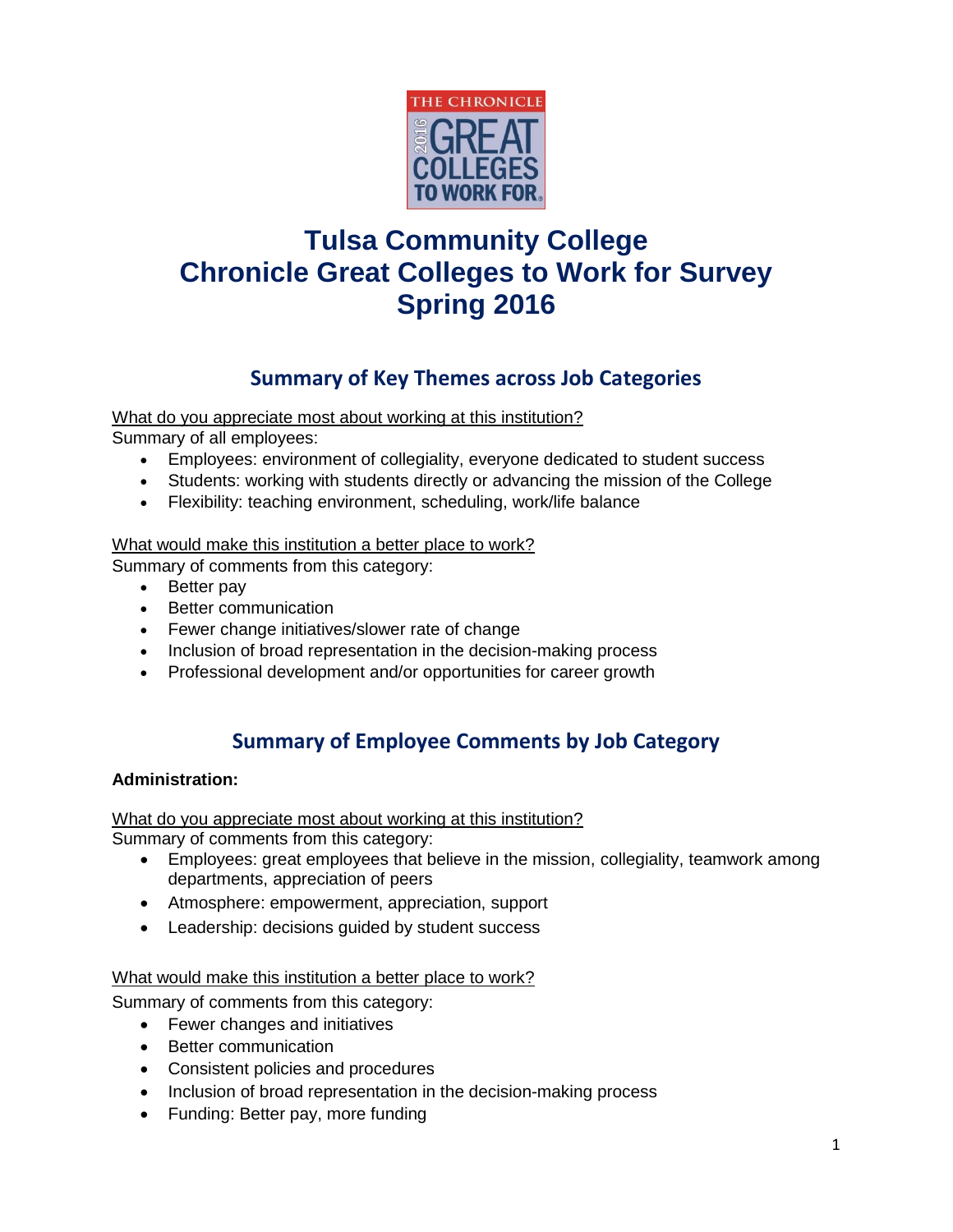# **Faculty:**

What do you appreciate most about working at this institution? Summary of comments from this category:

- Colleagues
- Students: dedication to student success and diversity of student body
- Autonomy in teaching
- Flexibility
- Community involvement

## What would make this institution a better place to work?

Summary of comments from this category:

- Better, more transparent communication: with administration, among faculty, across campuses
- More faculty voice and input from broad representation in decisions/shared governance
- Salary increases
- Slower rate of change
- Professional development

# **Adjunct Faculty:**

What do you appreciate most about working at this institution?

Summary of comments from this category:

- Autonomy in teaching
- Focus on student success

What would make this institution a better place to work?

Summary of comments from this category:

- Funding: better pay/benefits, more funding
- More security with class schedule

## **Exempt Professional Staff:**

## What do you appreciate most about working at this institution?

Summary of comments from this category:

- Flexibility: schedule, work-life balance, and work implementation
- Being part of a team
- Paid time off and benefits
- Opportunity to help students

## What would make this institution a better place to work?

Summary of comments from this category:

- Better pay
- Tuition reimbursement
- Professional development and/or opportunities for career growth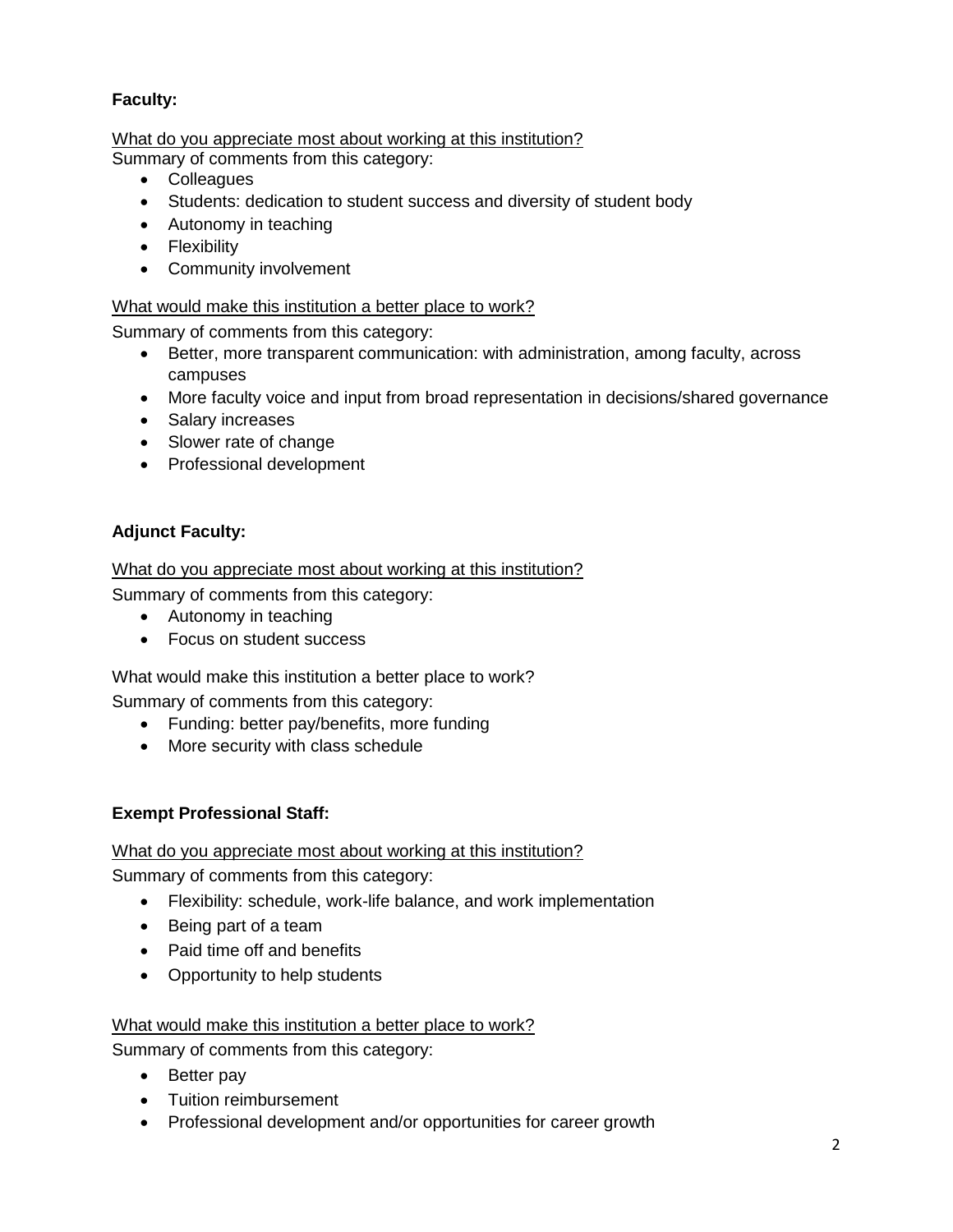# **Non-Exempt Professional Staff:**

What do you appreciate most about working at this institution?

Summary of comments from this category:

- Benefits
- Colleagues and supervisors
- Dedication to student success

What would make this institution a better place to work?

Summary of comments from this category:

- Better pay
- Better communication
- Involve employees in decisions that affect them
- Professional development and/or opportunities for career growth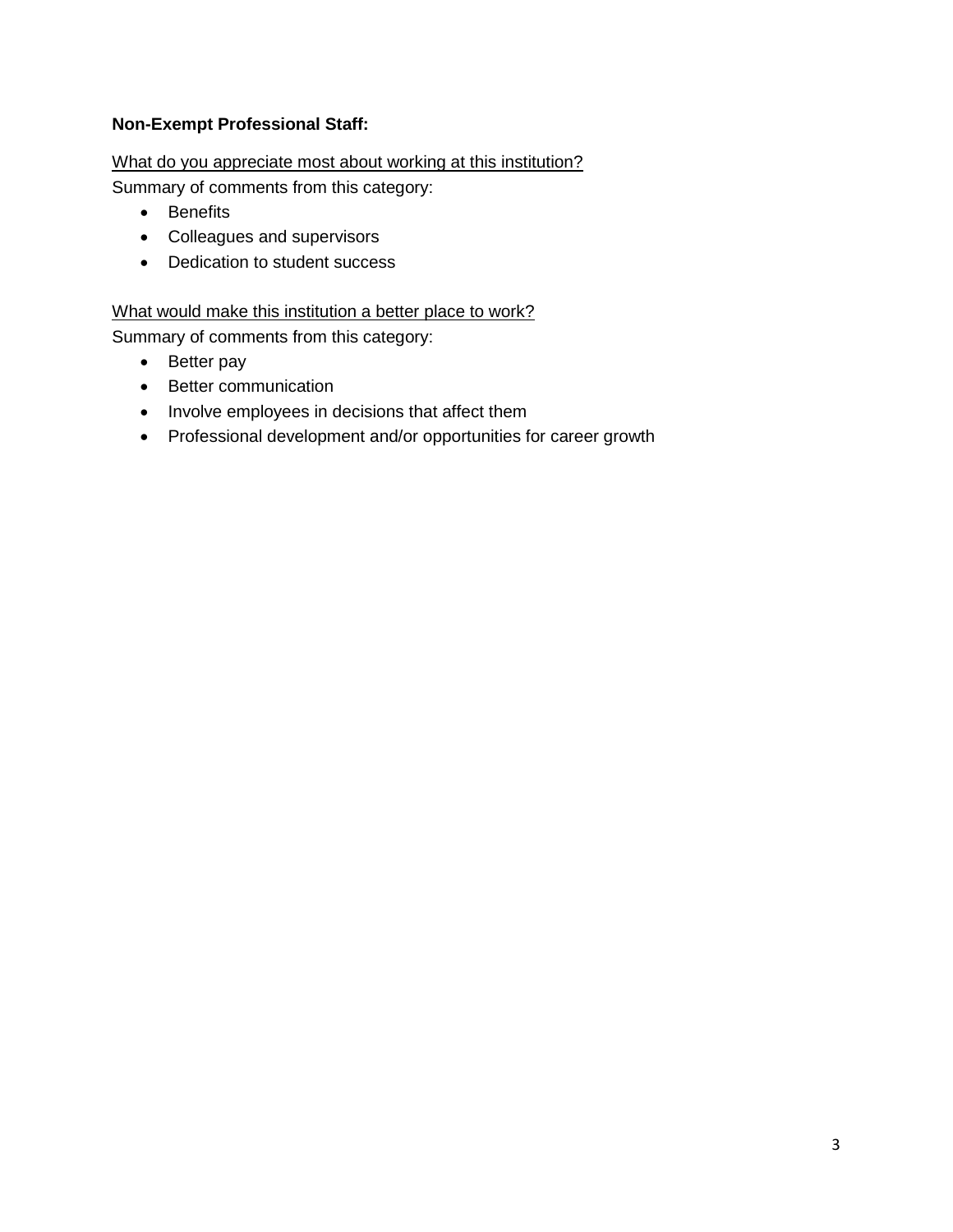| <b>ModernThink</b>                                              |                                                         |                         |                            |                                         |
|-----------------------------------------------------------------|---------------------------------------------------------|-------------------------|----------------------------|-----------------------------------------|
| <b>Tulsa Community College</b><br><b>Topline Survey Results</b> | <b>ModernThink Higher Education Insight Survey 2016</b> |                         |                            | THE CHRONICLE                           |
|                                                                 | <b>Response Rate</b>                                    |                         |                            | TO WORK FOR                             |
|                                                                 | 34.3% Response Rate                                     |                         |                            |                                         |
| 34.3%                                                           | 600 Surveys Sent<br>206 Total Respondents               |                         |                            |                                         |
| Poor                                                            | <b>Warrants Attention</b>                               | <b>Fair to Mediocre</b> | Good                       | <b>Very Good to</b><br><b>Excellent</b> |
| $0\% - 44\%$                                                    | 45% - 54%                                               | 55% - 64%               | 65% - 74%                  | 75% - 100%                              |
|                                                                 |                                                         | <b>Overall</b>          | 2016 Honor Roll<br>>10,000 | 2016 Carnegie Assoc                     |
|                                                                 | Job Satisfaction/Support                                | 70%                     | 83%                        | 76%                                     |
|                                                                 | <b>Teaching Environment</b>                             | 47%                     | 79%                        | 66%                                     |
|                                                                 | Professional Development                                | 58%                     | 82%                        | 73%                                     |
|                                                                 | Compensation, Benefits & Work/Life Balance              | 65%                     | 81%                        |                                         |
|                                                                 |                                                         |                         |                            | 73%                                     |
|                                                                 | <b>Facilities</b>                                       | 75%                     | 79%                        | 75%                                     |
|                                                                 | Policies, Resources & Efficiency                        | 55%                     | 75%                        | 64%                                     |
|                                                                 | <b>Shared Governance</b>                                | 49%                     | 77%                        | 63%                                     |
|                                                                 | Pride                                                   | 75%                     | 87%                        | 79%                                     |
|                                                                 | Supervisors/Department Chairs                           | 71%                     | 81%                        | 75%                                     |
|                                                                 | Senior Leadership                                       | 52%                     | 73%                        | 62%                                     |
|                                                                 | Faculty, Administration & Staff Relations               | 55%                     | 75%                        | 62%                                     |
|                                                                 | Communication                                           | 50%                     | 71%                        | 59%                                     |
|                                                                 | Collaboration                                           | 52%                     | 74%                        | 64%                                     |
|                                                                 | Fairness                                                | 49%                     | 72%                        | 63%                                     |
|                                                                 | <b>Respect &amp; Appreciation</b>                       | 56%                     | 76%                        | 66%                                     |

\*Results in the first column of the table reflect your school's average percent positive for each survey dimension, that is the percentage of your faculty and staff that responded with "Strongly Agree" or "Agree" to the statements comprising each dimension.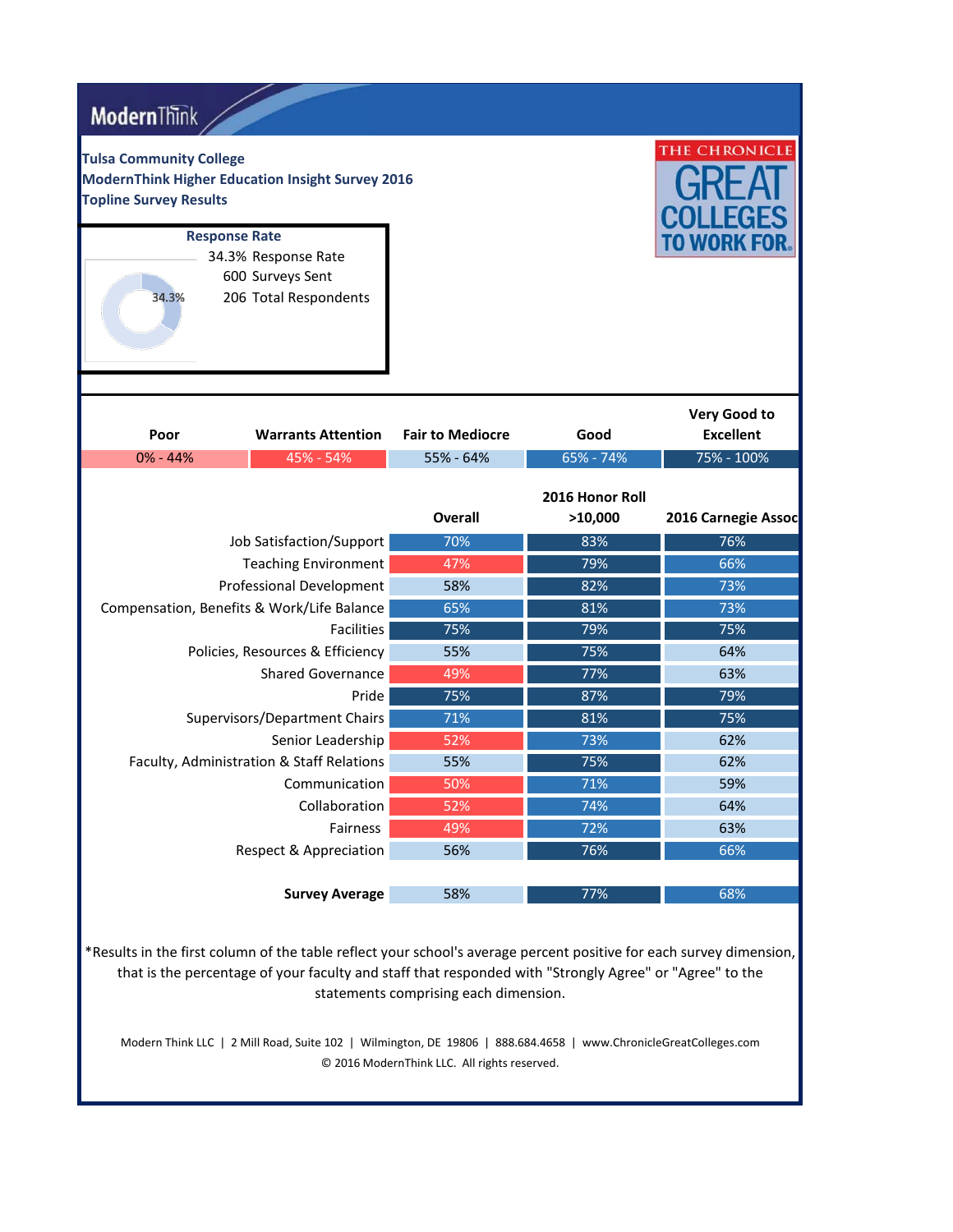|         |                                                                              |                                      |                                    |                     | THE CHRONICLE                 |
|---------|------------------------------------------------------------------------------|--------------------------------------|------------------------------------|---------------------|-------------------------------|
|         |                                                                              |                                      |                                    |                     | TO WORK FOR.                  |
|         |                                                                              |                                      |                                    |                     | <b>Very Good to Excellent</b> |
|         |                                                                              |                                      |                                    |                     |                               |
| Overall | <b>Administration</b>                                                        | Faculty                              | <b>Exempt Prof</b><br><b>Staff</b> | Non-exempt<br>staff | <b>Adjunct Faculty</b>        |
| 70%     | 64%                                                                          | 67%                                  | 66%                                | 83%                 | 84%                           |
| 47%     | 54%                                                                          | 41%                                  | 53%                                | 61%                 | 45%                           |
| 58%     | 62%                                                                          | 58%                                  | 62%                                | 60%                 | 56%                           |
| 65%     | 74%                                                                          | 60%                                  | 74%                                | 67%                 | 63%                           |
| 75%     | 76%                                                                          | 70%                                  | 80%                                | 80%                 | 81%                           |
| 55%     | 49%                                                                          | 51%                                  | 59%                                | 57%                 | 67%                           |
| 49%     | 59%                                                                          | 42%                                  | 61%                                | 53%                 | 46%                           |
| 75%     | 89%                                                                          | 71%                                  | 69%                                | 83%                 | 80%                           |
| 71%     | 78%                                                                          | 67%                                  | 68%                                | 1%                  | 74%                           |
| 52%     | 69%                                                                          | 41%                                  | 63%                                | 61%                 | 63%                           |
|         | 62%                                                                          | 49%                                  | 58%                                | 62%                 | 66%                           |
| 50%     | 56%                                                                          | 48%                                  | 52%                                | 58%                 | 45%                           |
|         | 63%                                                                          | 47%                                  | 52%                                | 59%                 | 55%                           |
|         | 48%                                                                          | 45%                                  | 56%                                | 58%                 | 52%                           |
| 56%     | 61%                                                                          | 51%                                  | 64%                                | 64%                 | 53%                           |
| 58%     | 65%                                                                          | 54%                                  | 62%                                | 66%                 | 62%                           |
|         | <b>ModernThink Higher Education Insight Survey 2016</b><br>55%<br>52%<br>49% | <b>Fair to Mediocre</b><br>55% - 64% |                                    | Good<br>65% - 74%   | $75\% - 100\%$                |

/ 2

\*Job Category response distributions have been truncated and may not total 100%.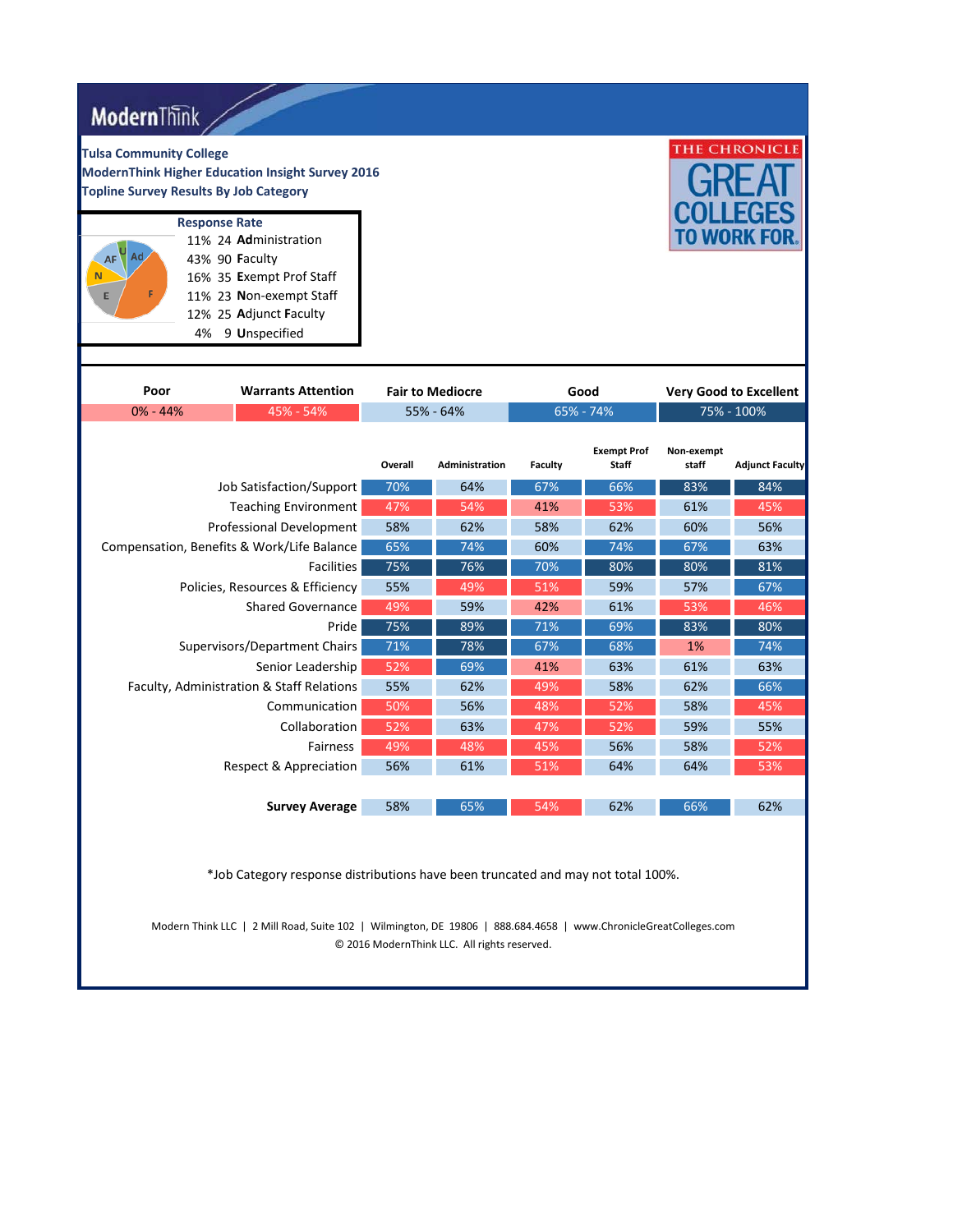| <b>Modern</b> Think                                             |                                                                                          |                         |                            |                                         |
|-----------------------------------------------------------------|------------------------------------------------------------------------------------------|-------------------------|----------------------------|-----------------------------------------|
| <b>Tulsa Community College</b><br><b>Topline Survey Results</b> | <b>ModernThink Higher Education Insight Survey 2014</b>                                  |                         |                            | THE CHRONICLE                           |
| 41.8%                                                           | <b>Response Rate</b><br>41.8% Response Rate<br>600 Surveys Sent<br>251 Total Respondents |                         |                            | TO WORK FOR                             |
| Poor                                                            | <b>Warrants Attention</b>                                                                | <b>Fair to Mediocre</b> | Good                       | <b>Very Good to</b><br><b>Excellent</b> |
| $0\% - 44\%$                                                    | 45% - 54%                                                                                | 55% - 64%               | 65% - 74%                  | 75% - 100%                              |
|                                                                 |                                                                                          | <b>Overall</b>          | 2016 Honor Roll<br>>10,000 | 2016 Carnegie Assoc                     |
|                                                                 | Job Satisfaction/Support                                                                 | 78%                     | 82%                        | 76%                                     |
|                                                                 |                                                                                          |                         |                            |                                         |
|                                                                 | <b>Teaching Environment</b>                                                              | 66%                     | 79%                        | 65%                                     |
|                                                                 | Professional Development                                                                 | 69%                     | 82%                        | 73%                                     |
|                                                                 | Compensation, Benefits & Work/Life Balance                                               | 76%                     | 80%                        | 74%                                     |
|                                                                 | <b>Facilities</b>                                                                        | 75%                     | 81%                        | 75%                                     |
|                                                                 | Policies, Resources & Efficiency                                                         | 64%                     | 76%                        | 64%                                     |
|                                                                 | <b>Shared Governance</b>                                                                 | 65%                     | 78%                        | 63%                                     |
|                                                                 | Pride                                                                                    | 81%                     | 87%                        | 79%                                     |
|                                                                 | Supervisors/Department Chairs                                                            | 73%                     | 78%                        | 74%<br>62%                              |
|                                                                 | Senior Leadership<br>Faculty, Administration & Staff Relations                           | 65%<br>58%              | 76%<br>76%                 | 61%                                     |
|                                                                 | Communication                                                                            | 57%                     | 69%                        | 59%                                     |
|                                                                 | Collaboration                                                                            | 62%                     | 73%                        | 63%                                     |
|                                                                 | Fairness                                                                                 | 55%                     | 72%                        | 63%                                     |
|                                                                 | <b>Respect &amp; Appreciation</b>                                                        | 68%                     | 76%                        | 66%                                     |
|                                                                 |                                                                                          |                         |                            |                                         |

\*Results in the first column of the table reflect your school's average percent positive for each survey dimension, that is the percentage of your faculty and staff that responded with "Strongly Agree" or "Agree" to the statements comprising each dimension.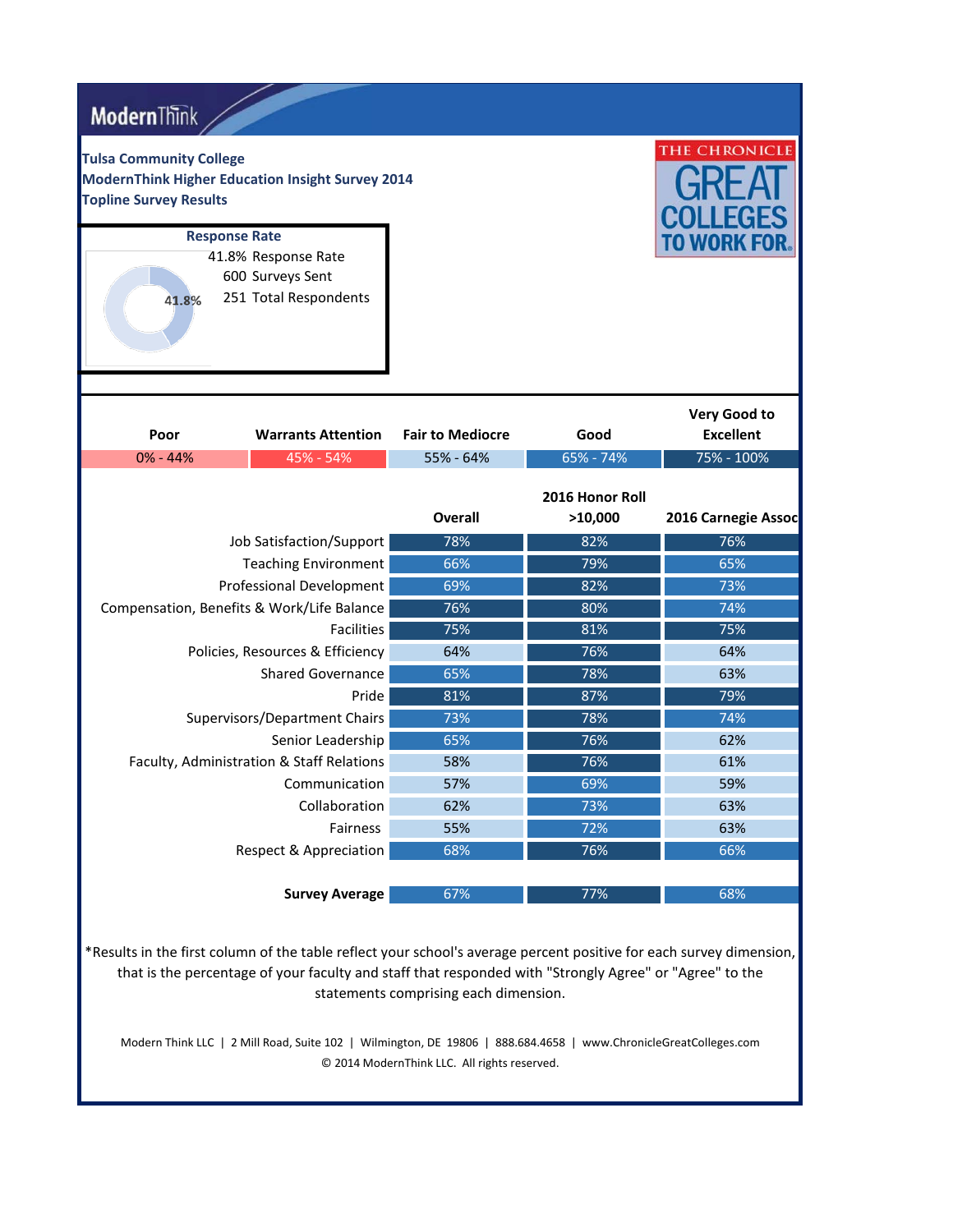| <b>Modern</b> Think                                                                                                                                                              |            |                         |                |                                    |                     |                               |  |
|----------------------------------------------------------------------------------------------------------------------------------------------------------------------------------|------------|-------------------------|----------------|------------------------------------|---------------------|-------------------------------|--|
| <b>Tulsa Community College</b><br><b>ModernThink Higher Education Insight Survey 2014</b><br><b>Topline Survey Results By Job Category</b>                                       |            |                         |                |                                    |                     | THE CHRONICLE                 |  |
| <b>Response Rate</b><br>16% 42 Administration<br>39% 99 <b>Faculty</b><br>Ad<br>23% 60 Exempt Prof Staff<br>8% 21 Non-exempt Staff<br>6% 16 Adjunct Faculty<br>5% 13 Unspecified |            |                         |                |                                    | TO WORK FI          |                               |  |
| Poor<br><b>Warrants Attention</b>                                                                                                                                                |            | <b>Fair to Mediocre</b> |                | Good                               |                     | <b>Very Good to Excellent</b> |  |
| $0\% - 44\%$<br>45% - 54%                                                                                                                                                        |            | 55% - 64%               |                | 65% - 74%                          |                     | 75% - 100%                    |  |
|                                                                                                                                                                                  | Overall    | <b>Administration</b>   | <b>Faculty</b> | <b>Exempt Prof</b><br><b>Staff</b> | Non-exempt<br>staff | <b>Adjunct Faculty</b>        |  |
| Job Satisfaction/Support                                                                                                                                                         | 78%        | 71%                     | 83%            | 73%                                | 80%                 | 93%                           |  |
| <b>Teaching Environment</b>                                                                                                                                                      | 66%        | 73%                     | 60%            | 73%                                | 68%                 | 67%                           |  |
| Professional Development                                                                                                                                                         | 69%        | 69%                     | 73%            | 70%                                | 56%                 | 83%                           |  |
| Compensation, Benefits & Work/Life Balance                                                                                                                                       | 76%        | 82%                     | 76%            | 77%                                | 66%                 | 75%                           |  |
| Facilities                                                                                                                                                                       | 75%        | 74%                     | 71%            | 80%                                | 74%                 | 93%                           |  |
| Policies, Resources & Efficiency                                                                                                                                                 | 64%        | 63%                     | 64%            | 59%                                | 66%                 | 79%                           |  |
| <b>Shared Governance</b>                                                                                                                                                         | 65%        | 77%                     | 57%            | 64%                                | 72%                 | 80%                           |  |
| Pride                                                                                                                                                                            | 81%        | 83%                     | 81%            | 81%                                | 84%                 | 88%                           |  |
| Supervisors/Department Chairs                                                                                                                                                    | 73%        | 72%                     | 75%            | 74%                                | 63%                 | 86%                           |  |
| Senior Leadership                                                                                                                                                                | 65%<br>58% | 69%                     | 57%            | 67%                                | 70%                 | 85%<br>86%                    |  |
| Faculty, Administration & Staff Relations<br>Communication                                                                                                                       | 57%        | 71%<br>59%              | 57%<br>57%     | 50%<br>55%                         | 48%<br>52%          | 73%                           |  |
| Collaboration                                                                                                                                                                    | 62%        | 71%                     | 59%            | 60%                                | 55%                 | 77%                           |  |
| Fairness                                                                                                                                                                         | 55%        | 62%                     | 52%            | 56%                                | 50%                 | 69%                           |  |
| Respect & Appreciation                                                                                                                                                           | 68%        | 71%                     | 65%            | 66%                                | 74%                 | 78%                           |  |
|                                                                                                                                                                                  |            |                         |                |                                    |                     |                               |  |
| <b>Survey Average</b>                                                                                                                                                            | 67%        | 71%                     | 66%            | 67%                                | 65%                 | 80%                           |  |

\*Job Category response distributions have been truncated and may not total 100%.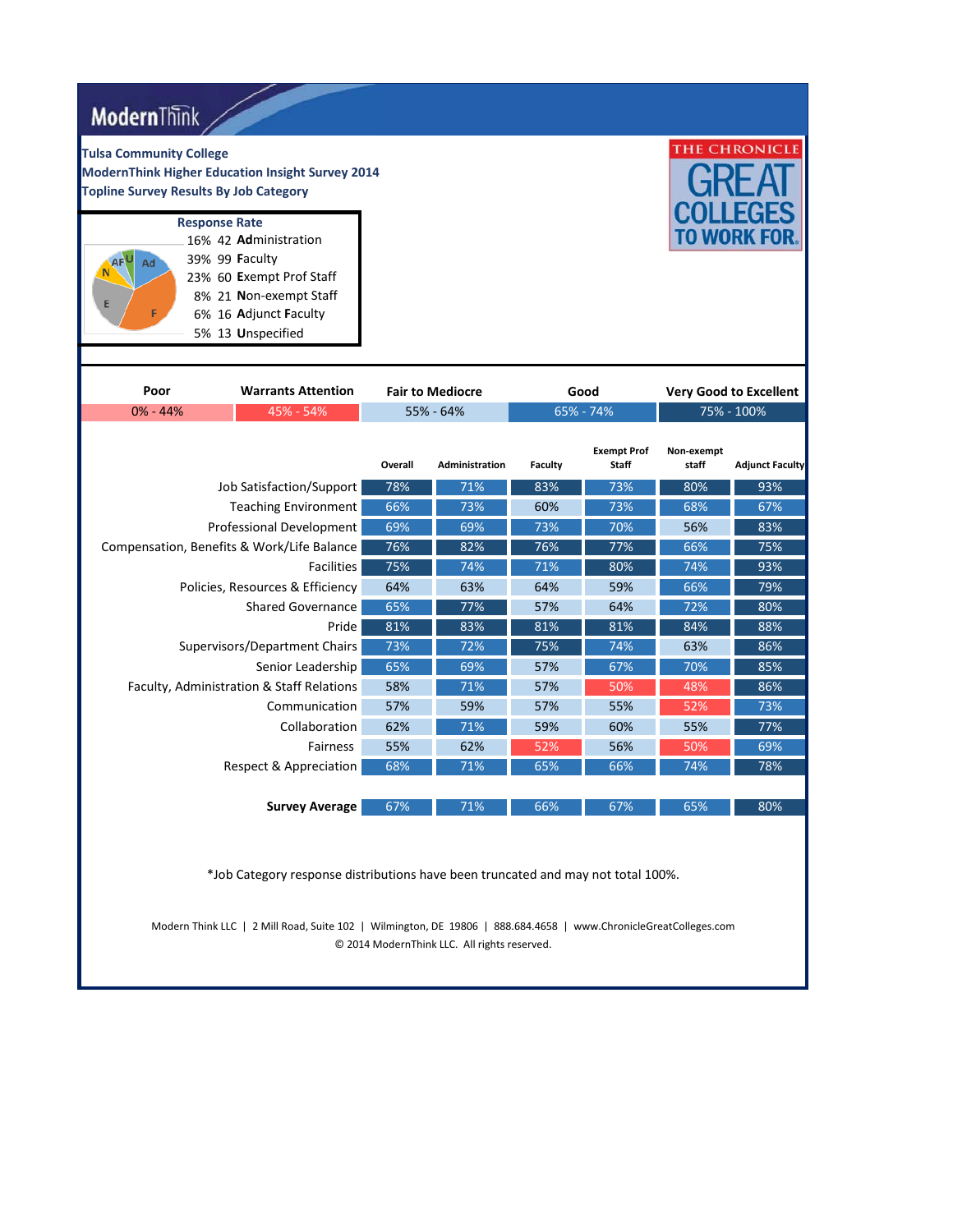| <b>ModernThink</b>                                              |                                                                                |                         |                            |                                  |
|-----------------------------------------------------------------|--------------------------------------------------------------------------------|-------------------------|----------------------------|----------------------------------|
| <b>Tulsa Community College</b><br><b>Topline Survey Results</b> | ModernThink Higher Education Insight Survey 2014 vs. 2016                      |                         |                            | THE CHRONICLE                    |
| 41.8%<br>34.3%                                                  | <b>Response Rate</b><br>41.8% 2014 Rate<br>34.3% 2016 Rate<br>-7.5% Difference |                         |                            | TO WORK FOR                      |
| Poor                                                            | <b>Warrants Attention</b>                                                      | <b>Fair to Mediocre</b> | Good                       | Very Good to<br><b>Excellent</b> |
| $0\% - 44\%$<br>45% - 54%                                       |                                                                                | 55% - 64%               | 65% - 74%                  | 75% - 100%                       |
|                                                                 |                                                                                | <b>Overall</b>          | 2016 Honor Roll<br>>10,000 | 2016 Carnegie Assoc              |
|                                                                 | Job Satisfaction/Support                                                       | $-8%$                   | 1%                         | 0%                               |
| <b>Teaching Environment</b>                                     |                                                                                |                         |                            |                                  |
|                                                                 |                                                                                | $-19%$                  | 0%                         | 1%                               |
|                                                                 | Professional Development                                                       | $-11%$                  | 0%                         | 0%                               |
|                                                                 | Compensation, Benefits & Work/Life Balance                                     | $-11%$                  | 1%                         | $-1%$                            |
|                                                                 | <b>Facilities</b>                                                              | 0%                      | $-2%$                      | 0%                               |
|                                                                 | Policies, Resources & Efficiency                                               | $-9%$                   | $-1%$                      | 0%                               |
|                                                                 | <b>Shared Governance</b>                                                       | $-16%$                  | $-1%$                      | 0%                               |
|                                                                 | Pride                                                                          | $-6%$                   | 0%                         | 0%                               |
|                                                                 | Supervisors/Department Chairs                                                  | $-2%$                   | 3%                         | 1%                               |
|                                                                 | Senior Leadership                                                              | $-13%$                  | $-3%$                      | 0%                               |
|                                                                 | Faculty, Administration & Staff Relations                                      | $-3%$                   | $-1%$                      | 1%                               |
|                                                                 | Communication                                                                  | -7%                     | 2%                         | $0\%$                            |
|                                                                 | Collaboration                                                                  | $-10%$                  | 1%                         | 1%                               |
|                                                                 | Fairness                                                                       | $-6%$                   | 0%                         | 0%                               |
|                                                                 | <b>Respect &amp; Appreciation</b>                                              | $-12%$                  | 0%                         | 0%                               |

\*Results represent the change in percentage of respondents answering "Strongly Agree" or "Agree" for each category from 2014 to 2016. A negative percentage means a decrease in number of positive responses.